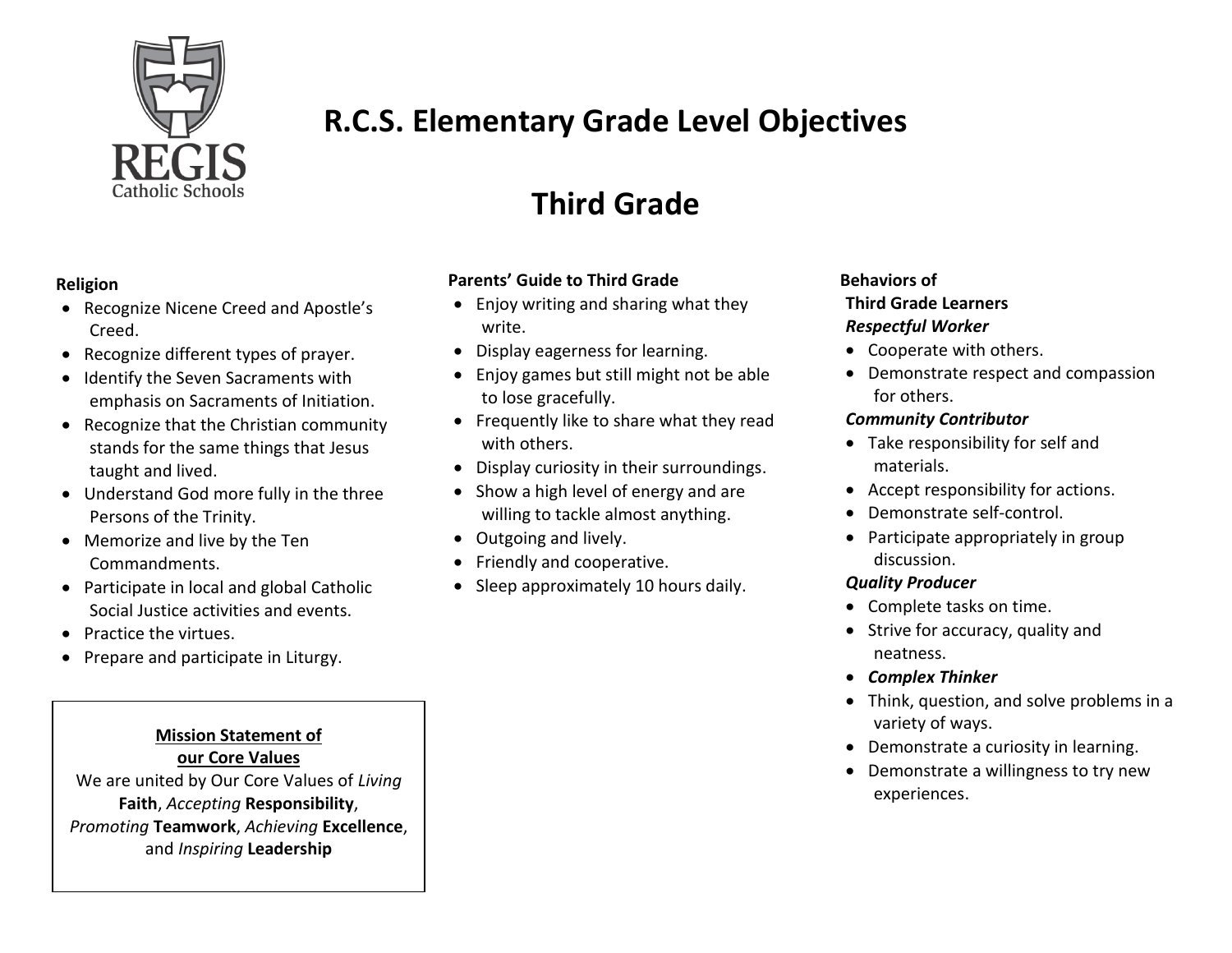#### **Language Arts**

#### *Reading*

- Read aloud with age appropriate fluency and expression.
- Recognize and appreciate a variety of reading genre.
- Apply a variety of comprehension and decoding skills.
- Discuss story elements.
- Identify main ideas/details.
- Read and follow directions.

#### *Read and Discuss Fiction and Non-Fiction*

#### • Realize the purpose of reading is to understand, enjoy, and to obtain information.

#### *Read to Acquire Information*

 Use a variety of materials including technology to interpret information.

### *Speaking and Listening*

- Listen to and follow directions.
- Speak clearly and effectively.
- Follow rules for a good discussion.

## *Writing*

## *Write Effectively to Communicate for a Variety of Purposes*

 Write for various purposes and audiences.

### *Plan, Revise, Edit, and Publish Clear and Effective Writing*

- Understand and apply the writing process.
- Recognize universal editing marks.

## *Use Correct Punctuation, Capitalization, and Grammar*

• Write in complete sentences.

## *Apply Spelling Skills to Written Work*

 Use common spelling patterns and apply to daily work.

## *Write Legibly*

- Print letters and numbers correctly.
- Form upper and lower cursive letters correctly.

## **Mathematics**

#### *Mathematical Processes*

 Understand mathematical concepts and communicates solutions through a variety of strategies.

### *Number Operations and*

### *Relationships*

- Explore place value including the reading/writing of numbers, comparing and ordering numbers, rounding numbers to the nearest 10 and 100 and counting bills and coins.
- Fluently use addition and subtraction strategies with regrouping for larger numbers.
- Introduce and develop multiplication and division, use multiplication and division to solve word problems.
- Understand that fractions are parts of a whole or parts of a group, compare fractions.

## *Geometry*

 Learn and identify geometric shapes and creative applications.

## *Measurement*

• Select and use appropriate tools and units to measure time, length, mass, liquid measurement, and money.

## *Statistics and Probability*

 Describe and draw conclusions about a set of data.

## *Algebraic Patterns and Relationships*

- Solve equations for the unknown.
- Apply properties of operations when solving equation.
- Identify arithmetic patterns.

### **Science**

### *Science Inquiry*

- Plan and construct investigations.
- Use tools to gather information.
- Use and understand science vocabulary, uses charts, graphs, written descriptions, and discussions.

## *Physical Science*

 Understand properties of sound and light, forces and motion.

#### *Earth Science*

- Identify rocks and minerals and their properties.
- Investigate the Solar System and phases of the moon.
- Examine how people interact with physical environments and natural resources.

## *Life Science*

- Identify types of seeds, their life cycle, and how they travel.
- Classify animal groups and explore their ecosystems.

## **Social Studies**

## *Geography*

- Describe, identify, and locate features on maps and globes.
- Use map scales, keys, cardinal and intermediate directions.